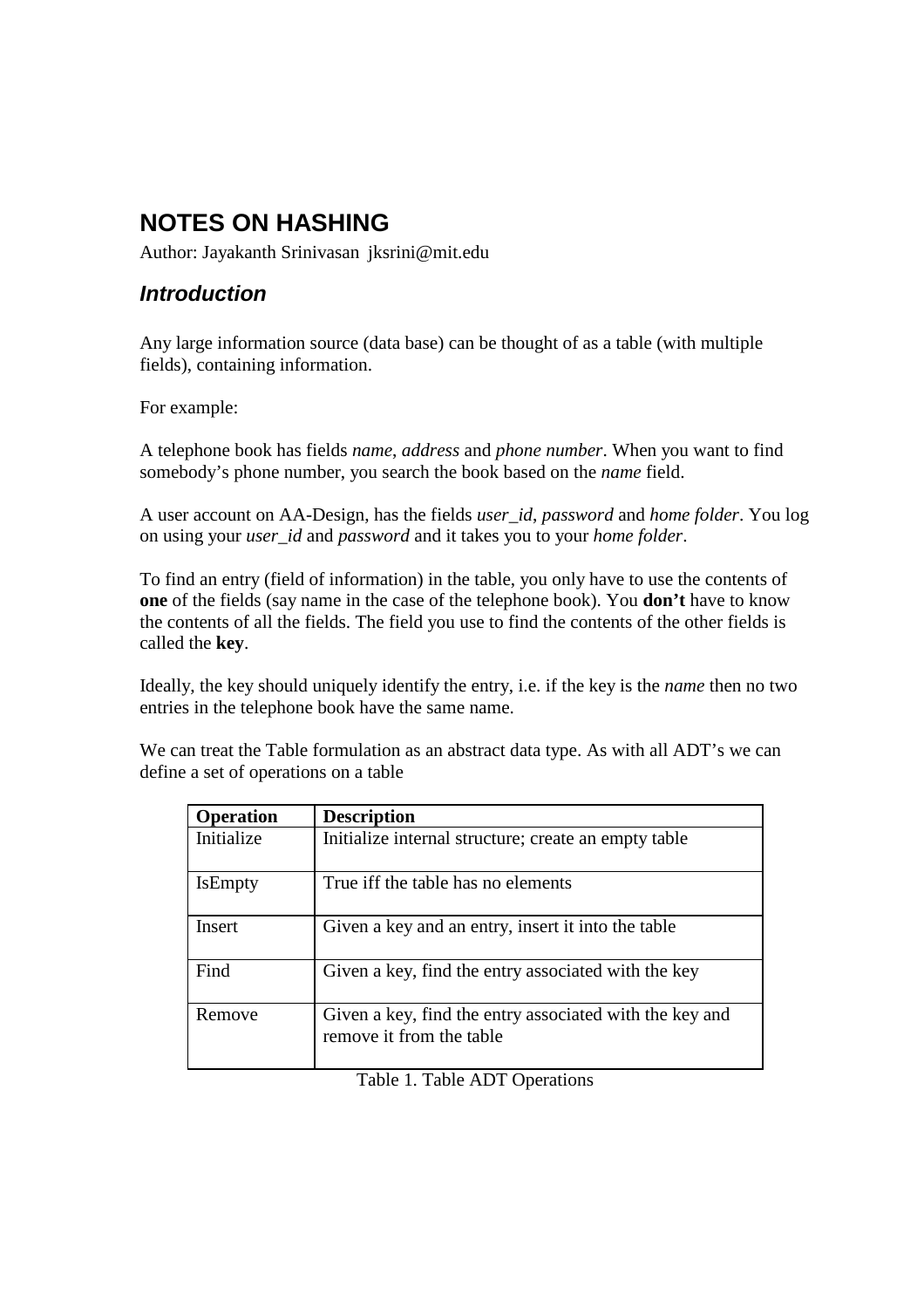# **Implementation**

Given an ADT, the implementation is subject to the following questions

- What is the frequency of insertion and deletion into the table?
- How many key values will be used?
- What is the pattern for searching for the keys? i.e. will most of the accesses use only one or two key values?
- Is the table small enough to fit into memory?
- How long should the table exist in memory?

We use the word node to represent an entry into the table. For searching, the key is typically stored separately from the table entry (even if the key is present in the entry as well). Can you think of why?

## **Unsorted Sequential Array**

|                         | key | entry         |
|-------------------------|-----|---------------|
| 0                       | 14  | <data></data> |
| 1                       | 45  | <data></data> |
| $\overline{2}$          | 22  | <data></data> |
| 3                       | 67  | <data></data> |
| $\overline{\mathbf{4}}$ | 17  | <data></data> |
| Ē                       |     | and so on     |

Figure 1. Unsorted Sequential Array Implementation

An array implementation stores the nodes consequtively in any order (not necessarily in ascending or descending order).

| <b>Operation</b> | <b>Description</b>                                                                                            |
|------------------|---------------------------------------------------------------------------------------------------------------|
| Initialize       | O(1)                                                                                                          |
| <b>IsEmpty</b>   | $O(1)$ as you will only check if the first element is empty                                                   |
| Insert           | $O(1)$ as you will add to the end of the array                                                                |
| Find             | $O(n)$ as you have to sequentially search the array, in the<br>worst case through the entire array            |
| Remove           | $O(n)$ as you have to sequentially search the array, delete<br>the element and copy all elements one place up |

#### Table 2. Unsorted Sequential Array Table Operations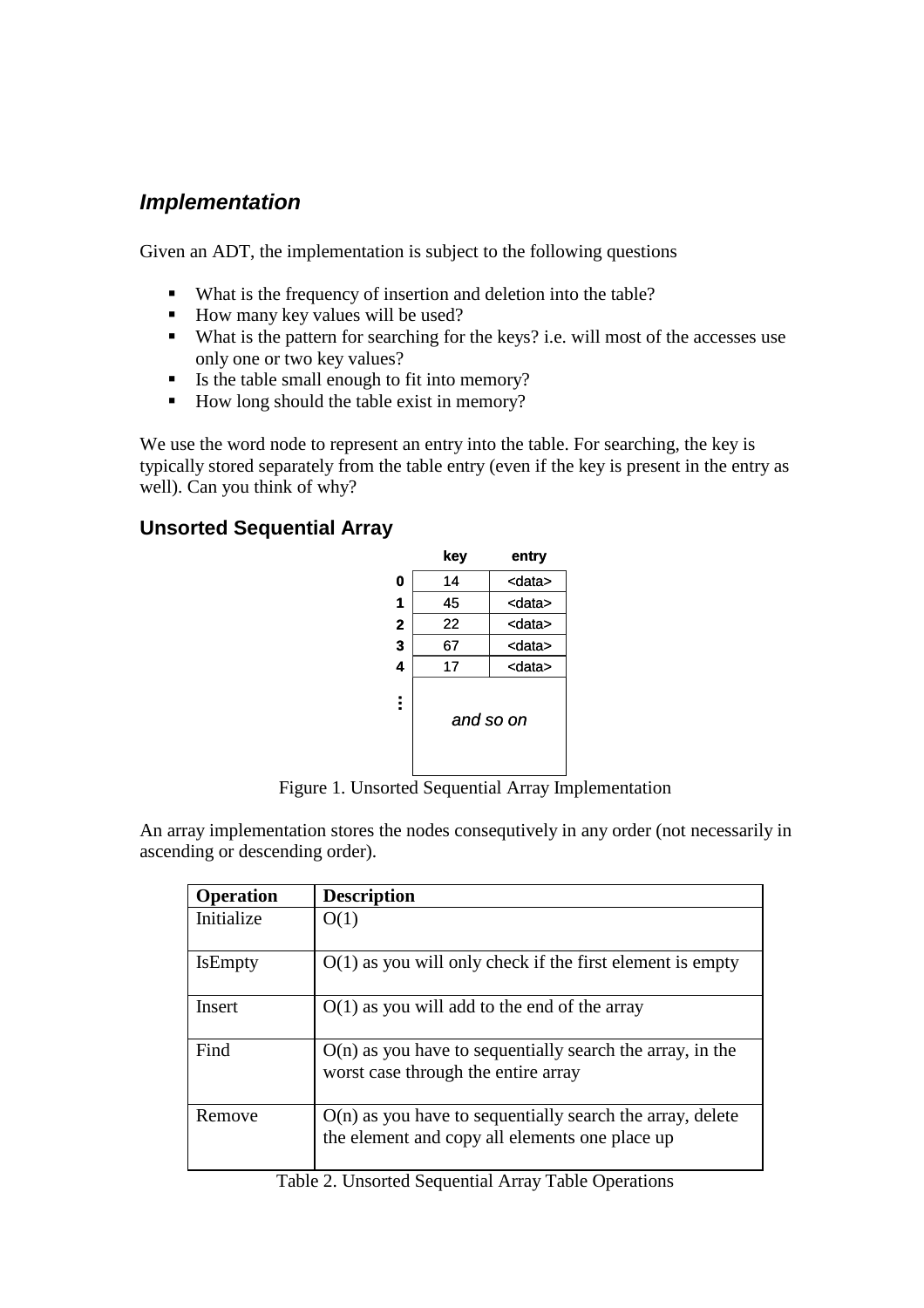# **Unsorted Sequential Array**



Figure 2. Sorted Sequential Array Implementation

A sorted array implementation stores the nodes consequtively in either ascending or descending order.

| <b>Operation</b> | <b>Description</b>                                                                 |
|------------------|------------------------------------------------------------------------------------|
| Initialize       | O(1)                                                                               |
| <b>IsEmpty</b>   | $O(1)$ as you will only check if the first element is empty                        |
| Insert           | $O(1)$ as you will add to the end of the array                                     |
| Find             | $Olog(n)$ as you can perform a binary search operation<br>Can you think of why?    |
| Remove           | $O(n)$ as you have to perform a binary search and shuffle<br>elements one place up |

Table 3. Sorted Sequential Array Table Operations

# **Linked List (Sorted or Unsorted)**



Figure 3. Linked List Implementation

An linked list implementation stores the nodes consequtively (can be sorted or unsorted).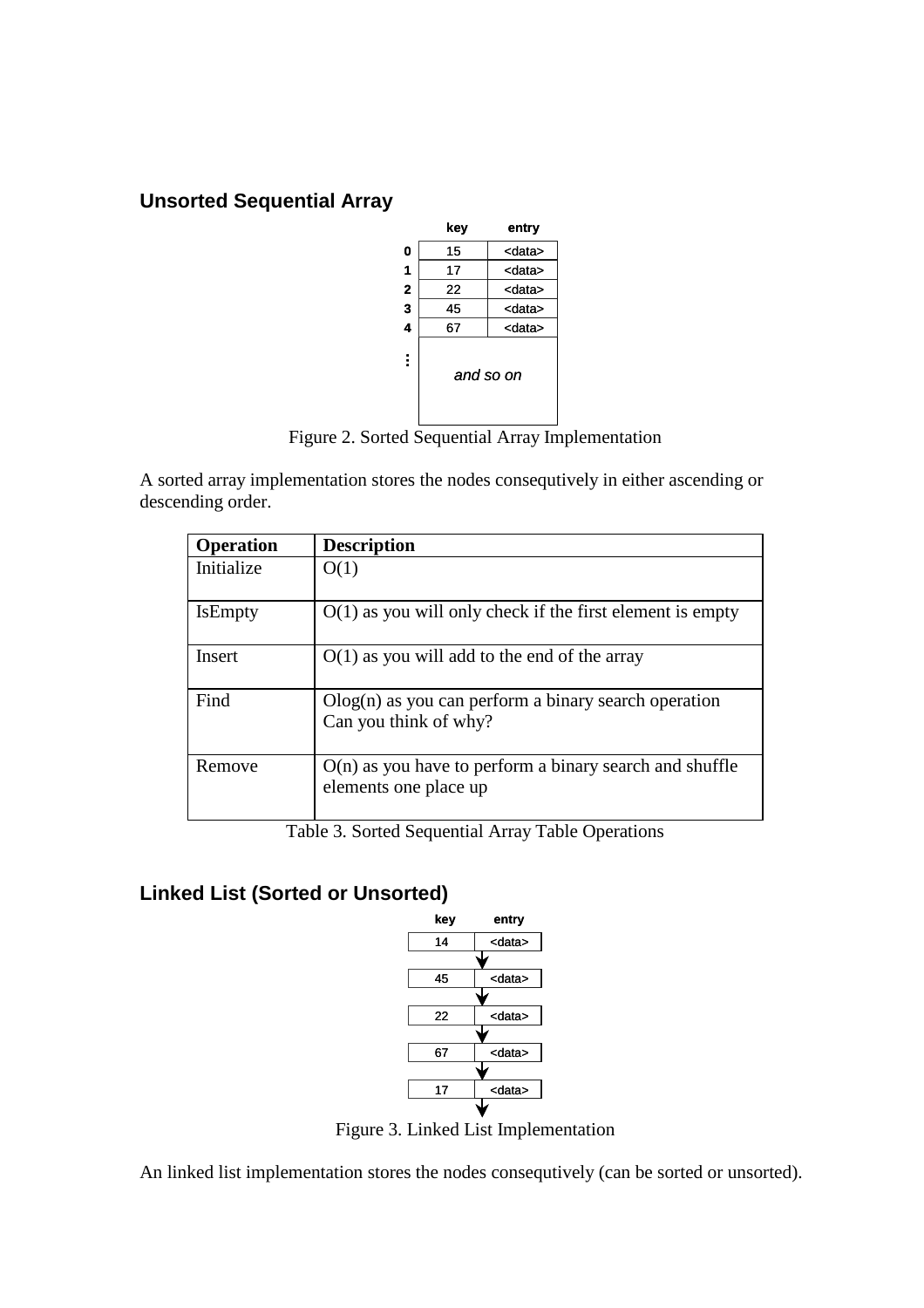| <b>Operation</b> | <b>Description</b>                                                                                           |
|------------------|--------------------------------------------------------------------------------------------------------------|
| <b>IsEmpty</b>   | $O(1)$ as you will only check if head pointer is null                                                        |
| Insert           | $O(n)$ for a sorted list                                                                                     |
|                  | $O(1)$ for an unsorted list, insert at the begining                                                          |
| Find             | $O(n)$ as you have to traverse the entire list in the worst<br>case                                          |
| Remove           | $O(n)$ as you have to traverse the list to find the node,<br>removal is carried out using pointer operations |

Table 4. Linked List Table Operations

# **Ordered Binary Tree**



Fig 4. Ordered Binary Tree Implementation

An ordered binary tree is a rooted tree with the property left sub-tree  $<$  root  $<$  right subtree, and the left and right sub-trees are ordered binary trees.

| <b>Operation</b> | <b>Description</b>                                                                                                        |
|------------------|---------------------------------------------------------------------------------------------------------------------------|
| <b>IsEmpty</b>   | $O(1)$ as you will only check if the root is null                                                                         |
| Insert           | $O(logn)$ tree is an ordered binary tree                                                                                  |
| Find             | $O(log(n))$ as the tree is an ordered binary tree                                                                         |
| Remove           | $O(log(n))$ as finding takes $O(log(n))$ and removal takes<br>constant time as it is carried out using pointer operations |

Table 5. Ordered Binary Tree Table Operations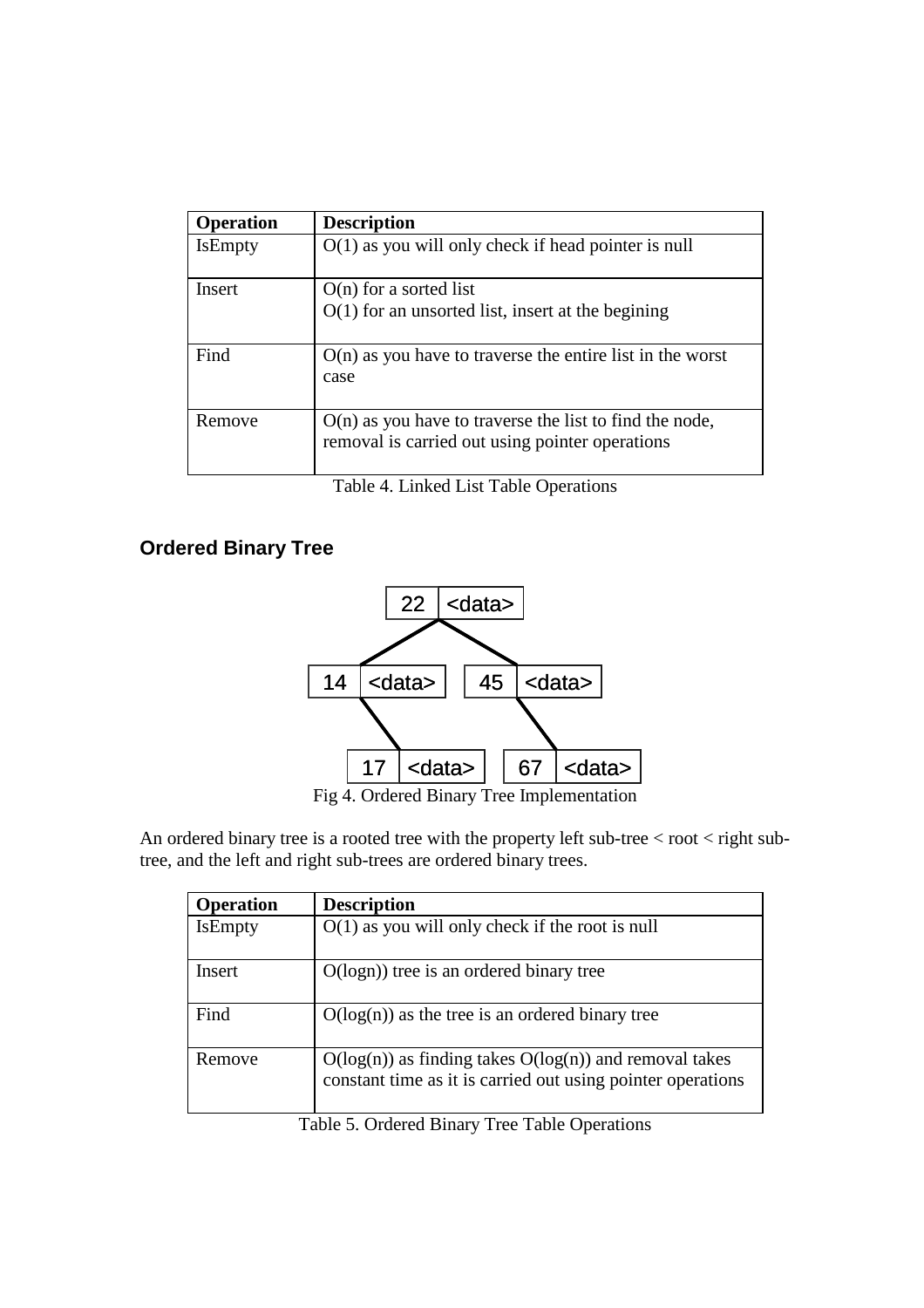# **Hashing**

Having an insertion, find and removal of  $O(log(N))$  is good but as the size of the table becomes larger, even this value becomes significant. We would like to be able to use an algorithm for finding of O(1). This is when hashing comes into play!

### **Hashing using Arrays**

When implementing a hash table using arrays, the nodes are not stored consecutively, instead the location of storage is computed using the key and a *hash* function. The computation of the array index can be visualized as shown below:



Figure 5. Array Index Computation

The value computed by applying the hash function to the key is often referred to as the hashed key. The entries into the array, are scattered (not necessarily sequential) as can be seen in figure below.



Figure 6. Hashed Array

The cost of the insert, find and delete operations is now only  $O(1)$ . Can you think of why?

Hash tables are very good if you need to perform a lot of search operations on a relatively stable table (i.e. there are a lot fewer insertion and deletion operations than search operations).

One the other hand, if traversals (covering the entire table), insertions, deletions are a lot more frequent than simple search operations, then ordered binary trees (also called AVL trees) are the preferred implementation choice.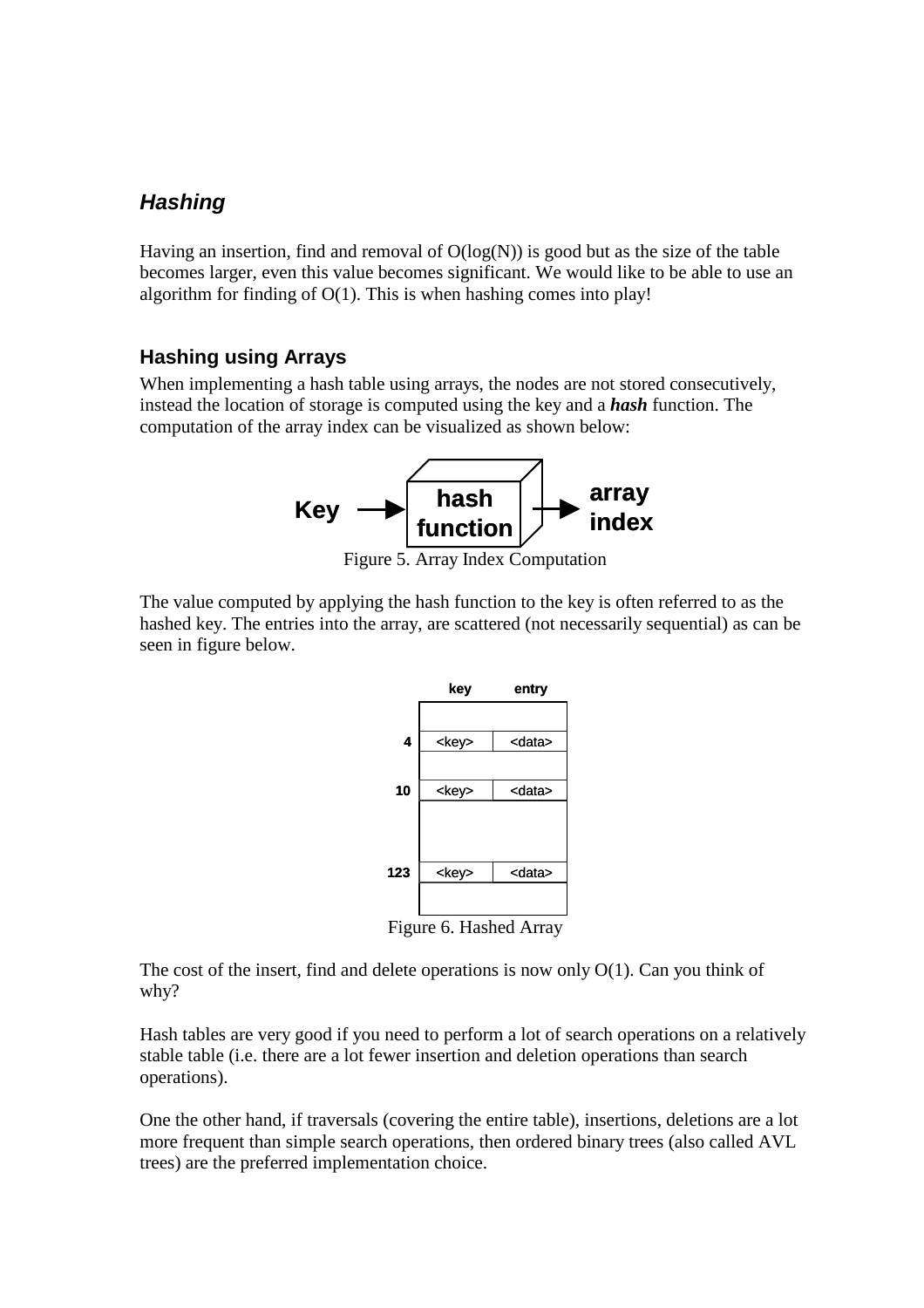# **Hashing Performance**

There are three factors the influence the performance of hashing:

- $\blacksquare$  Hash function
	- o should distribute the keys and entries evenly throughout the entire table
	- o should minimize collisions
- Collision resolution strategy
	- o Open Addressing: store the key/entry in a different position
	- o Separate Chaining: chain several keys/entries in the same position
- Table size
	- o Too large a table, will cause a wastage of memory
	- o Too small a table will cause increased collisions and eventually force *rehashing* (creating a new hash table of larger size and copying the contents of the current hash table into it)
	- o The size should be appropriate to the hash function used and should typically be a prime number. Why? (We discussed this in class).

# **Selecting Hash Functions**

The hash function converts the key into the table position. It can be carried out using:

 Modular Arithmetic: Compute the index by dividing the key with some value and use the remainder as the index. This forms the basis of the next two techniques.

For Example: index  $:=$  key MOD table size

**Truncation:** Ignoring part of the key and using the rest as the array index. The problem with this approach is that there may not always be an even distribution throughout the table.

For Example: If student id's are the key 928324312 then select just the last three digits as the index i.e. 312 as the index.  $\Rightarrow$  the table size has to be atleast 999. Why?

 Folding: Partition the key into several pieces and then combine it in some convenient way.

For Example:

- o For an 8 bit integer, compute the index as follows: Index :=  $(Kev/10000 + Kev \text{ MOD } 10000) \text{ MOD } Table \text{ Size}.$
- o For character strings, compute the index as follows: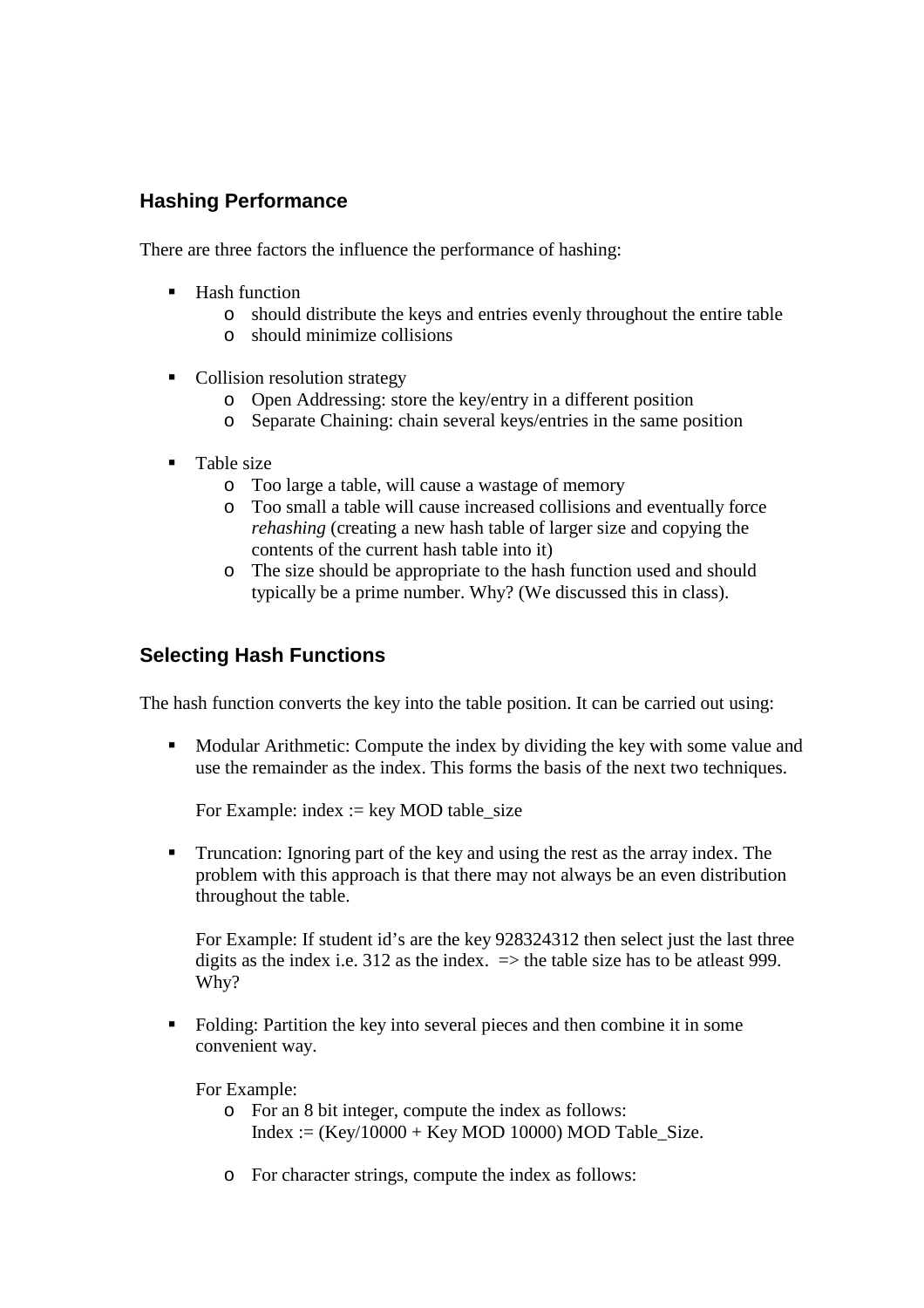Index  $:=0$ For I in 1.. length(string)  $Index := Index + ascii_value(String(I))$ 

### **Collision**

Let us consider the case when we have a single array with four records, each with two fields, one for the key and one to hold data (we call this a *single slot bucket*). Let the hashing function be a simple modulus operator i.e. array index is computed by finding the remainder of dividing the key by 4.

#### **Array Index := key MOD 4**

Then key values 9, 13, 17 will all hash to the same index. When two(or more) keys hash to the same value, a **collision** is said to occur.



Figure 7. Collision Using a Modulus Hash Function

### **Collision Resolution**

The hash table can be implemented either using

 Buckets: An array is used for implementing the hash table. The array has size m<sup>\*</sup>p where m is the number of hash values and  $p \ge 1$ ) is the number of slots (a slot can hold one entry) as shown in figure below. The *bucket* is said to have p slots.

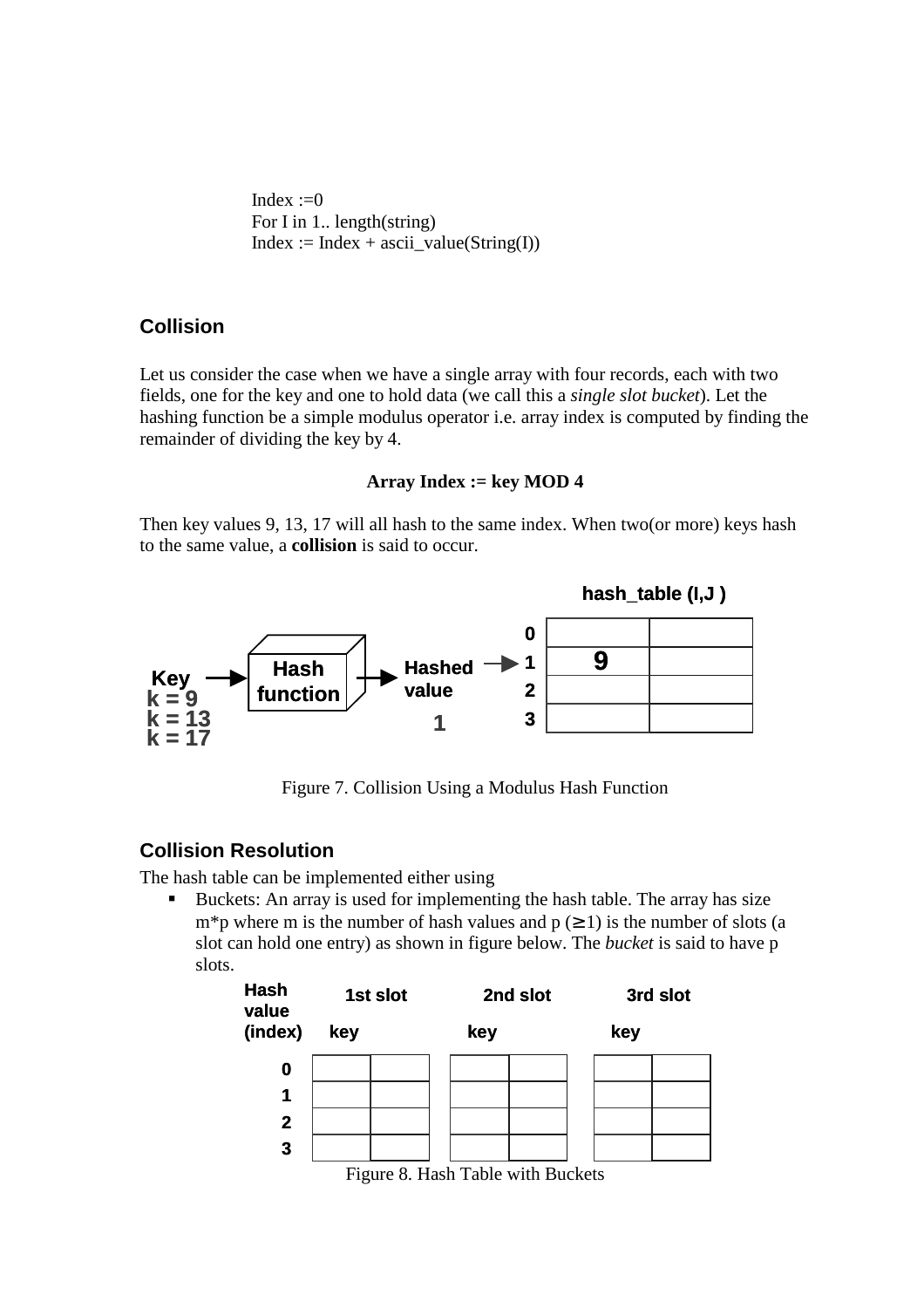Chaining: An array is used to hold the key and a pointer to a liked list (either singly or doubly linked) or a tree. Here the number of nodes is not restricted (unlike with buckets). Each node in the chain is large enough to hold one entry as shown in figure below.



Figure 9. Chaining using Linked Lists / Trees

# **Open Addressing (Probing)**

Open addressing / probing is carried out for insertion into fixed size hash tables (hash tables with 1 or more buckets). If the index given by the hash function is occupied, then increment the table position by some number.

There are three schemes commonly used for probing:

■ Linear Probing: The linear probing algorithm is detailed below:

```
Index := hash(key)While Table(Index) Is Full do
       index := (index + 1) \text{ MOD Table}. Size
if (index = hash(key))
       return table_full
else
       Table(Index) := Entry
```
 Quadratic Probing: increment the position computed by the hash function in quadratic fashion i.e. increment by 1, 4, 9, 16, ….